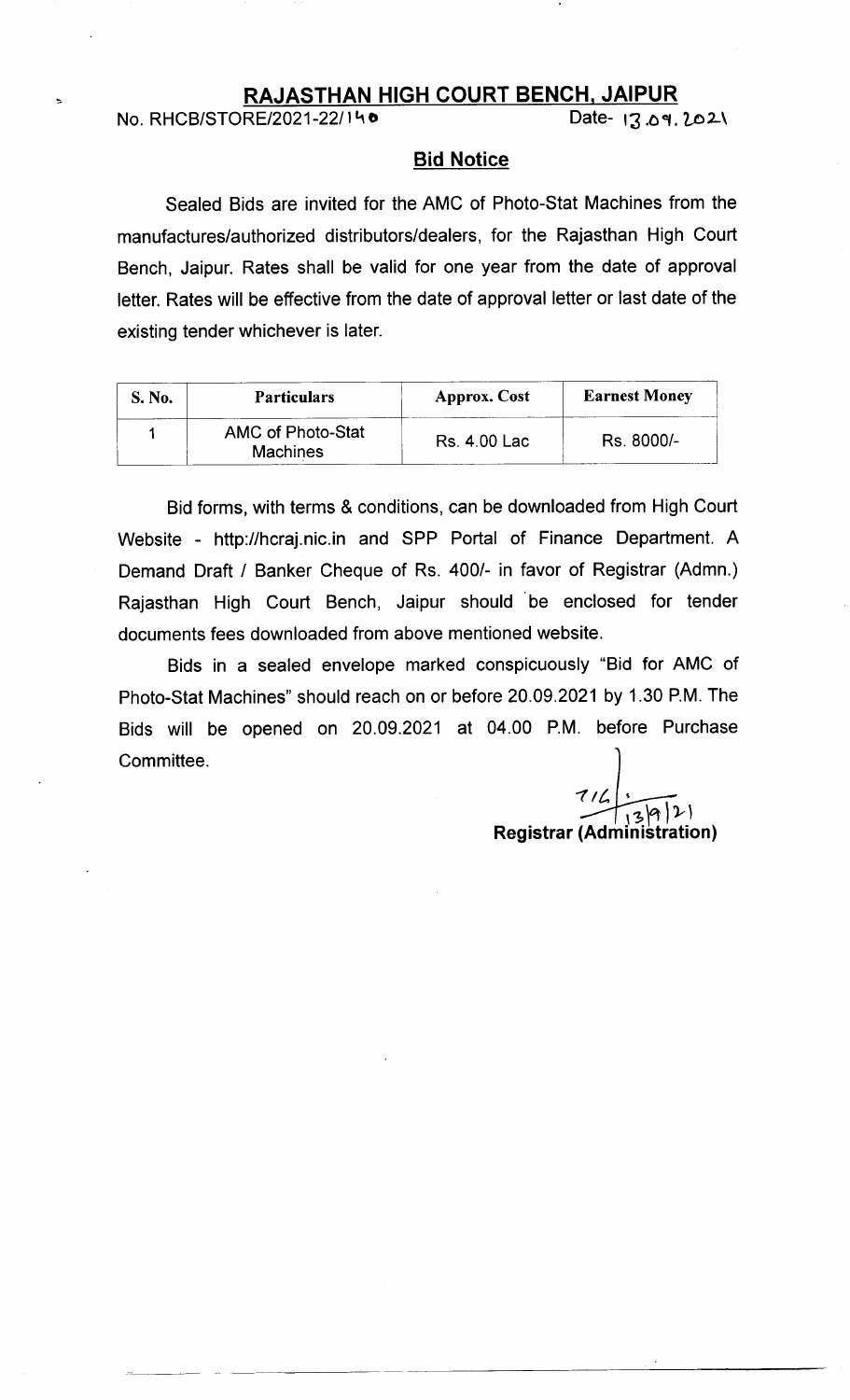## Bid form for:- AMC of Photo-Stat Machines Bid form fee: Rs.400/-

## RAJASTHAN HIGH COURT BENCH. JAIPUR  $BID - FORM$

1.Bid for (AMC of Photo-Stat Machines)............. 2.Name and postal address of the firm submitting tender

### 3.Address to Registrar (Administration) Rajasthan High Court Bench, Jaipur

4.Reference ...............

5.The tender fee amounting to Rs. 400/- has been deposited D.D. No. ................anddate ..................Or Bankers Chaque no.............. dated......... is enclosed.

6.We agree to abide by all the conditions mentioned in Bid Notice No. RHCB/STORE/2021- 22/ ...............Dated ............ and also the further condition of the said Bid Notice given in the attached sheets (a11 the pages of which have been signed by us in token of our acceptance of the term mentioned therein).

| Sr.<br>$N_o$ . | <b>Particulars</b>                                                                        | Unit | <b>Offered Price</b><br>(Incl. Applicable<br>all Taxes) per<br>$\mathit{copy}$ |
|----------------|-------------------------------------------------------------------------------------------|------|--------------------------------------------------------------------------------|
|                | (AMC of Photo Stat Machines) (Estimated Cost Rs. 4.00 Lac)                                |      |                                                                                |
|                | Annual Maintenance of Photo-Stat 21 Machines<br>Machine (Per page Including all<br>Taxes) |      |                                                                                |

8. The rates quoted above are valid for one year w.e.f. date of approval letter. The period of this agreement can be extended with mutual agreement for further one year on these terms and conditions.

09. Bank Draft/Bankers Cheque No. ............................. drawn on ..................... (Name of Banker) and date ................. for Rs. .............. to cover bid security is enclosed.

10. GST Registration Number is submitted herewith.

11. Declaration of manufacturer/Dealer, etc., is also enclosed.

Signature of tenderer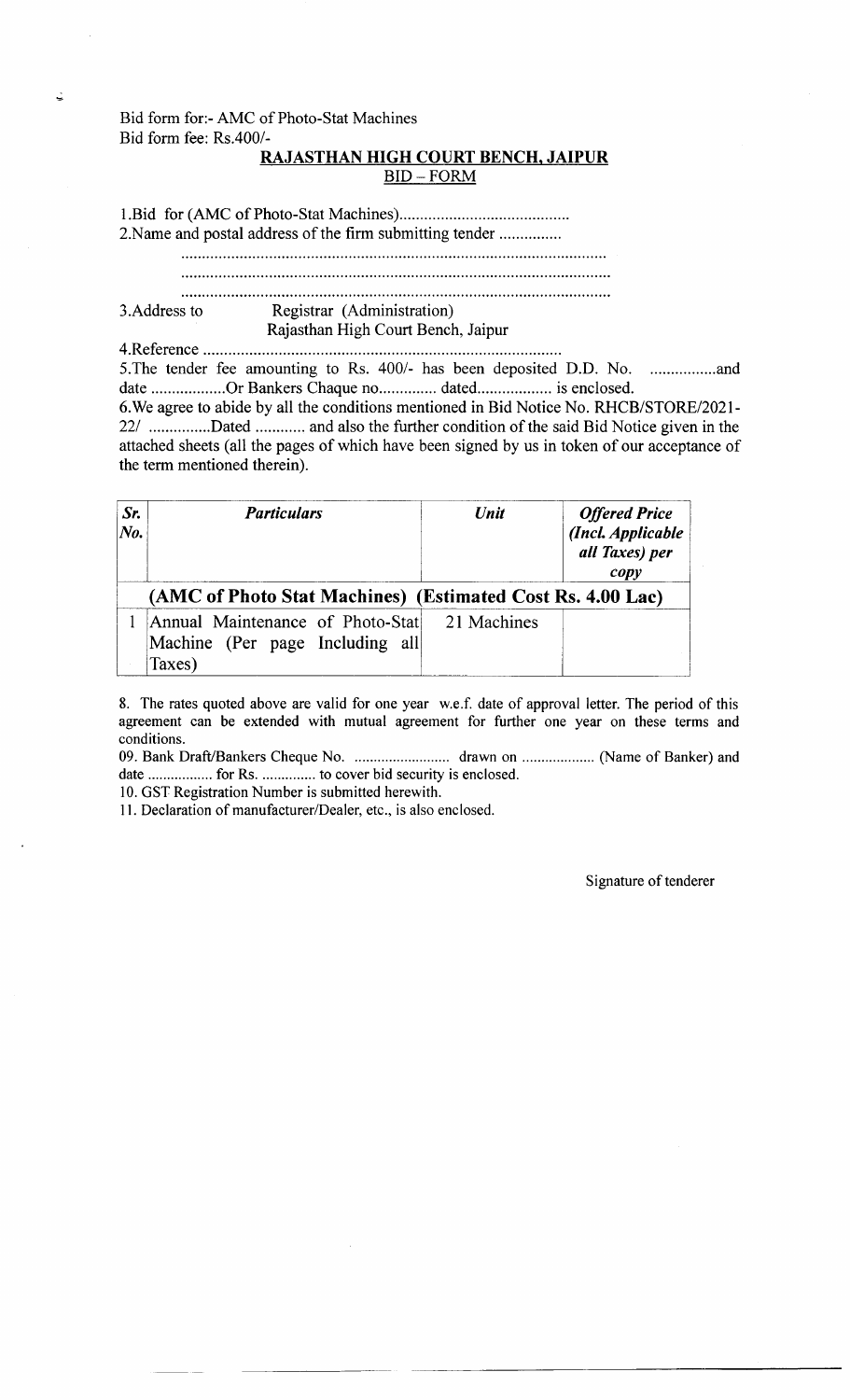## **Bid Conditions for AMC of Photo Stat Machines**

निविदा-दाताओं को इन शर्तों को सावधानीपूर्वक पढ़ना चाहिये तथा अपनी निविदा भेजते समय इनका पूर्णरूपेण ध्यान रखते हुये प्रत्येक पृष्ठ पर हस्ताक्षर कर निविदा के साथ लौटावें।

1. निविदाऐं मुहर बंद लिफाफे में भेजी जानी है।

Ċ.

- 2. निविदा प्रपत्र के साथ जी.एस.टी. पंजीयन प्रमाण पत्र संलग्न होना चाहिए।
- 3. निविदा प्रपत्र स्याही वाले पैन द्वारा भरा जावे या टंकित होना चाहिये तथा दरें शब्दों एवं अंको, दोनों में बिना कांट–छांट स्पष्ट रूप में अंकित की जानी चाहिए। शब्दों एवं अंको में राशि में अन्तर होने पर शब्दों में अंकित राशि सही मानी जावेगी।
- 4. निविदादाता को निर्माता/अधिकृत विक्रेता/डीलर होने का प्रमाण पत्र संलग्न करना होगा।
- 5. निविदादाता Photo-Stat Machine AMC कार्य को अथवा उसके किसी सारवान भाग को किसी अन्य एजेन्सी को नहीं सौपेंगा। (सबलेट नहीं करेगा)
- 6. निविदादाता या उसके प्रतिनिधि की ओर से प्रत्यक्ष या अप्रत्यक्ष रूप से अपना पक्ष समर्थन कराना एक प्रकार की अनर्हता होगी।
- 7. स्वीकृत निविदादाता द्वारा कार्य सम्पादन प्रतिभूति राशि कुल निविदा मूल्य की 2.5 प्रतिशत राशि जमा करानी होगी।
- 8. यदि निविदादाता निविदा खोलने के बाद किन्तु निविदा स्वीकार करने से पहले प्रस्ताव को वापिस लेता है, या रूपान्तरण करता है या विदित समय में करार निष्पादित नही करता है या निविदा स्वीकार करने के बाद सिक्यूरिटि राशि जमा नहीं कराता है या आदेशित AMC कार्य करने में विफल रहता है तो बिड घोषणा पत्र के अनुसार राशि जमा करवाने हेतु बाध्य रहेगा।
- 9. रजिस्ट्रार (प्रशासन), राजस्थान उच्च न्यायालय पीठ, जयपुर को बिना कारण बताये निविदा को किसी भी स्तर पर निरस्त करने का अधिकार होगा।
- 10.सशर्त निविदा निरस्त योग्य होगी।
- 11.क्रय समिति को पूर्ण अथवा आंशिक निविदा स्वीकार करने अथवा अस्वीकार करने का पूर्ण अधिकार होगा।
- 12.निविदा के साथ निविदादाता से नियमानुसार बोली प्रतिभूति के स्थान पर बोली प्रतिभूति घोषणा पत्र लिया जावेगा।
- 13.अनुबंधकर्ता द्वारा प्रस्तुत किसी भी प्रमाण पत्र के गलत/फर्जी पाये जाने पर 5 प्रतिशत जुर्माना राशि दण्ड़ स्वरूप देनी होगी।
- 14.यदि फोटो स्टेट मशीनों का रखरखाव कार्यालय की संतुष्टि के अनुसार नही किया जाता है, तो निविदादाता को सुनवाई का एक उचित अवसर देने के बाद रजिस्ट्रार (प्रशासन) स्वीकृत निविदा को किसी भी समय समाप्त कर सकता है एवं फोटो स्टेट मशीन खराब होने पर, शिकायत दर्ज कराने के उपरान्त उसी समय अधिकतम तीन घंटे में आकर ठीक करना होगा अथवा देरी होने की अवस्था में रजिस्ट्रार (प्रशासन) को 100/ रूपये प्रति मशीन प्रतिदिन के अनुसार पेनल्टी वसूल करने का अधिकार होगा।
- 15.किसी भी विवाद की स्थिति में रजिस्ट्रार (प्रशासन) का निर्णय अंतिम व मान्य होगा।
- 16.निर्धारित तिथि के बाद प्राप्त निविदाओं पर कोई विचार नही किया जायेगा।

17.उपर्युक्त शर्तों के अतिरिक्त सामान्य वित्त एवं लेखा नियम एवं राजस्थान लोक उपापन में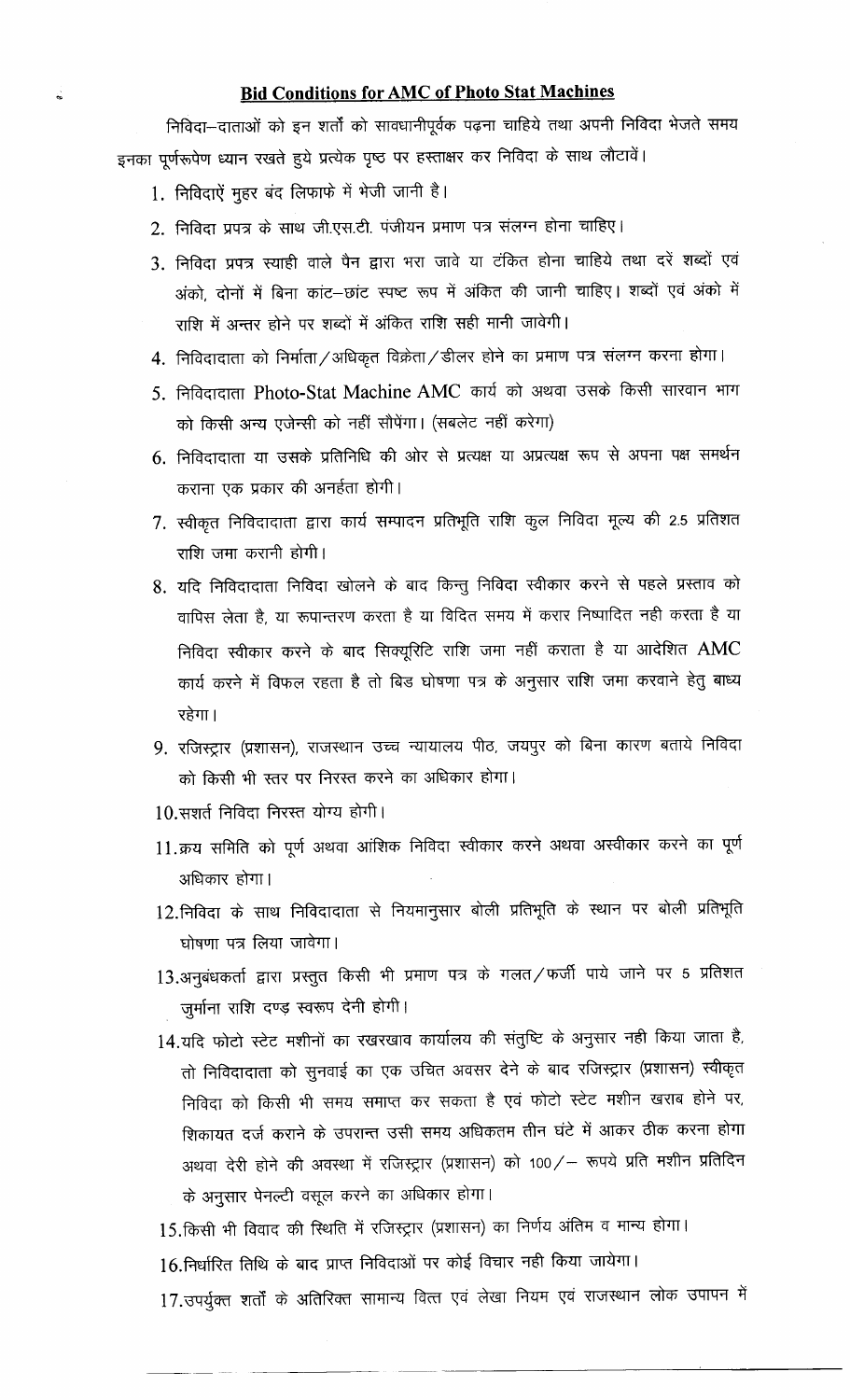पारदर्शिता नियम में उल्लेखित प्रावधान यथा स्थान लागू रहेंगे।

 $\zeta$ 

- $18.$ संविदा की अवधि में राज्य सरकार/केन्द्र सरकार द्वारा करों में कमी अथवा वृद्वि की जाती है, तो दोनों पक्षों को मान्य होगी।
- 19. विभाग द्वारा भविष्य में यदि और फोटो स्टेट मशीनें क्रय की जाती हैं तो उनकी ए.एम.सी. भी इन्हीं दर एवं शर्तों पर करनी होगी।
- 20.पारस्परिक सहमति से अनुबंध की अवधि इन्हीं दरों एवे शर्तों पर आगामी एक वर्ष के लिए और बढ़ाई जा सकेगी।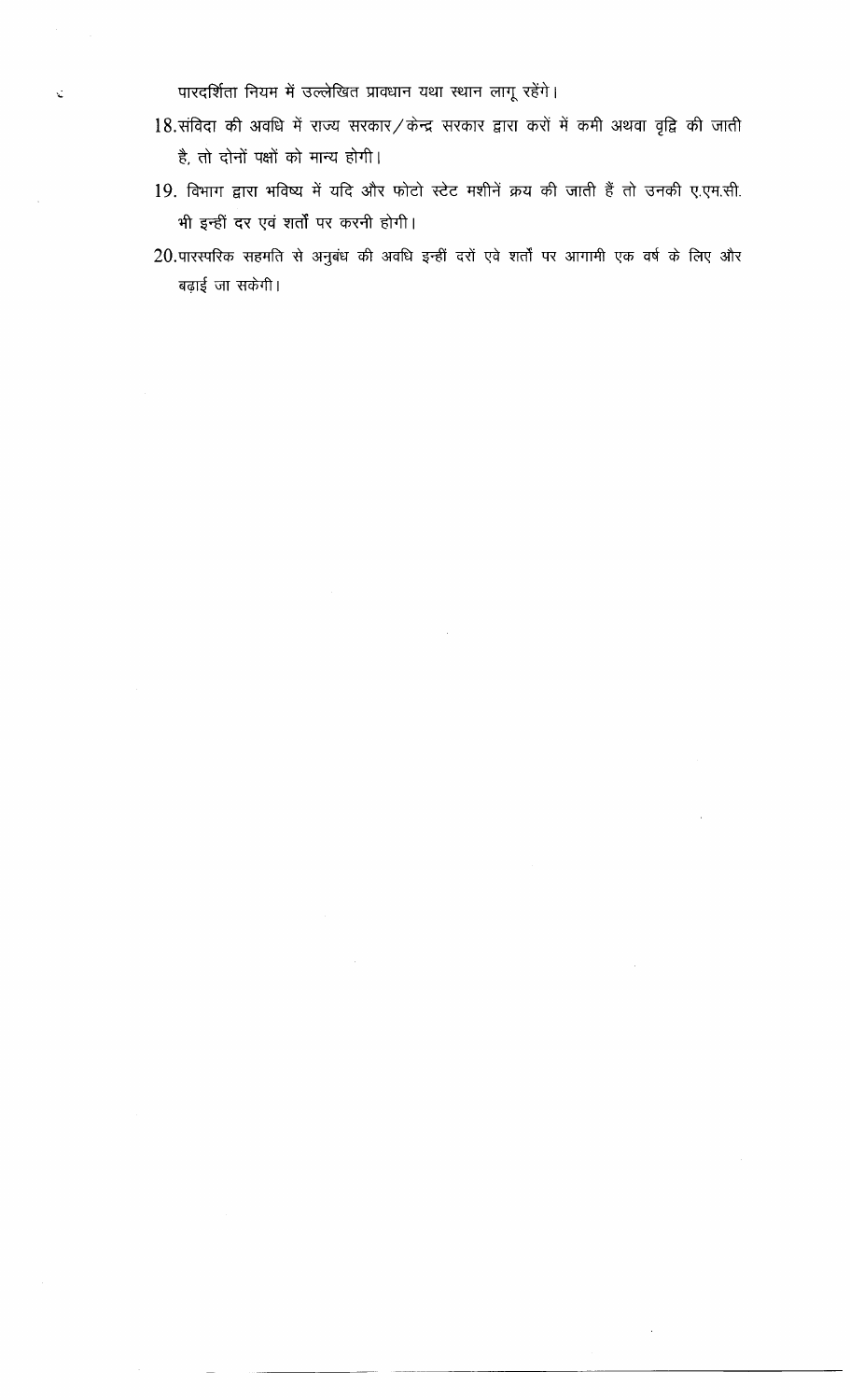## Annexure A : Compliance with the Code of Integrity and No Conflict of Interest

Any person participating in a procurement process shall -

- (a) not offer any bribe, reward or gift or any material benefit either directly or indirectly in exchange for an unfair advantage in procurement process or to otherwise influence the
- procurement process;<br>(b) not misrepresent or omit that misleads or attempts to mislead so as to obtain a financial or other benefit or avoid an obligation;
- (c) not indulge in any collusion, Bid rigging or anti-competitive behavior to impair the transparency, fairness and progress of the procurement process;
- (d) not misuse any information shared between the procuring Entity and the Bidders with an intent to gain unfair advantage in the procurement process;
- (e) not indulge in any coercion inctuding impairing or harming or threatening to do the same, directly or indirectly, to any party or to its property to influence the procurement process;
- (f) not obstruct any investigation or audit of a procurement process;
- (g) disclose conflict of interest, if any; and
- (h) disclose any previous transgressions with any Entity in India or any other country during the last three years or any debarment by any other procuring entity.

#### Conflict of Interest:-

ė

The Bidder participating in a bidding process must not have a Conflict of Interest.

A Conflict of Interest is considered to be a situation in which a party has interests that could improperly influence that party's performance of official duties or responsibilities, contractual obligations, or compliance with applicable laws and regulations.

i. A Bidder may be considered to be in Conflict of Interest with one or more parties in a bidding process if, including but not limited to:

- a. have controlling partners/ shareholders in common; or
- b. receive or have received any direct or indirect subsidy from any of them; or
- c. have the same legal representative for purposes of the Bid; or
- d. have a relationship with each other, directly or through common third parties, that puts them in a position to have access to information about or influence on the Bid of another Bidder, or influence the decisions of the Procuring Entity regarding the bidding process; or
- e. the Bidder panicipates in more than one Bid in a bidding process. Participation by <sup>a</sup> Bidder in more than one Bid will result in the disqualification of all Bids in which the Bidder is involved. However, this does not limit the inclusion of the same subcontractor, not otherwise participating as a Bidder, in more than one Bid; or
- f, the Bidder or any of its affiliates participated as a consultant in the preparation of the design or technical specifications of the Coods, Works or Services that are the subject of the Bid; or
- g. Bidder or any of its affiliates has been hired (or is proposed to be hired) by the Procuring Entity as engineer-in-charge/ consultant for the contract,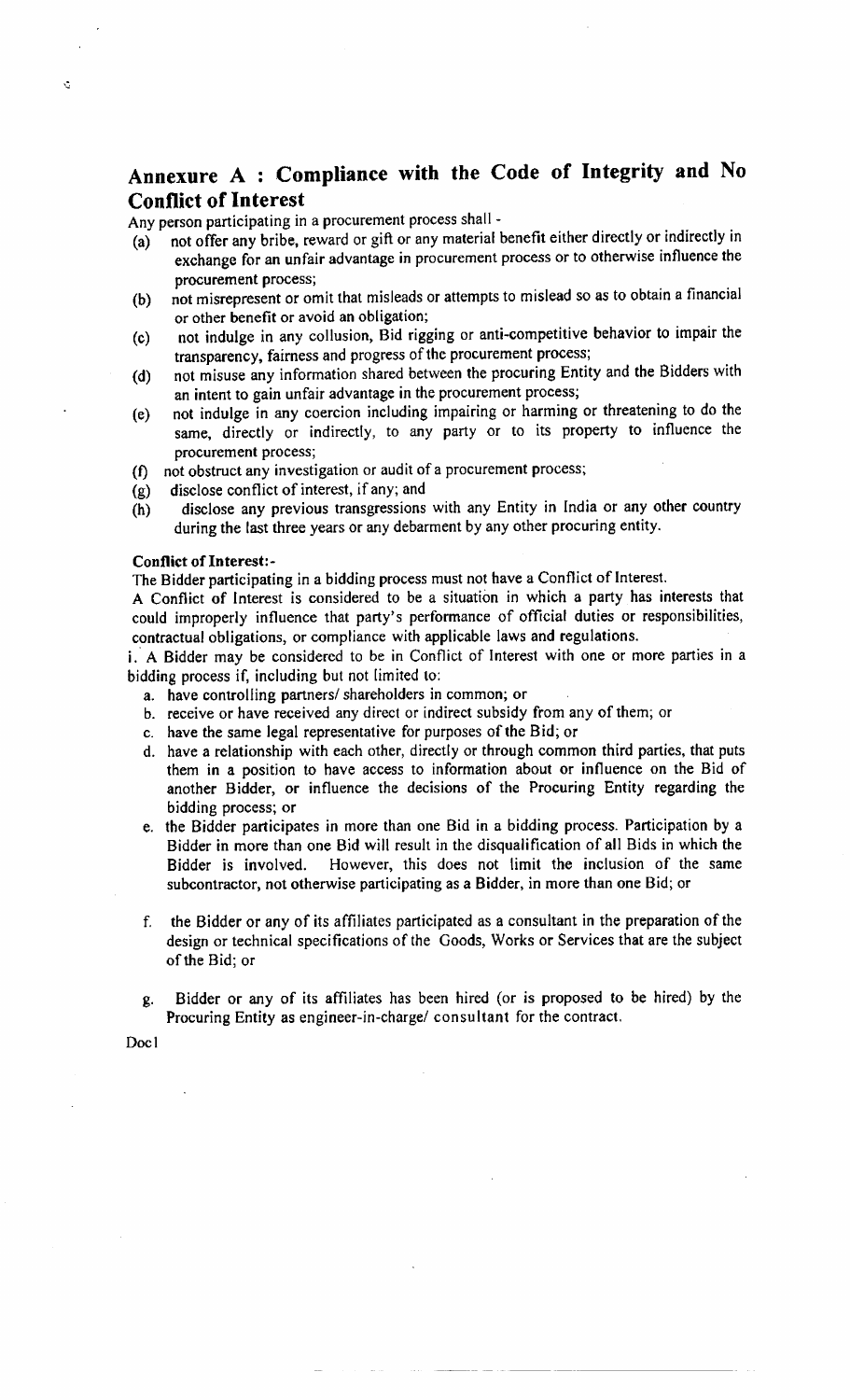# Annexure B : Declaration by the Bidder regarding Qualifications

#### Declaration by the Bidder

In relation to my/our Bid submitted to .............................. for procurement of ,.,"0 . ,;" ;"J, ::'#::,::, :H"..;:TJ::lf ':fi.)"",,, .,0,\* Procurement Act, 2012, that:

- L l/we possess the necessary professional, technical, financial and managerial resources and competence required by the Bidding Document issued by the Procuring Entity;
- 2. llwe have fulfilled my/our obligation to pay such of the taxes payable to the Union and the State Government or any local authority as specified in the Bidding Document;
- 3, I/we are not insolvent, in receivership, bankrupt or being wound up, not have my/our affairs administered by a court or a judicial officer, not have my/our business activities suspended and not the subject of legal proceedings for any of the foregoing reasons;
- 4. I/we do not have, and our directors and officers not have, been convicted of any criminal offence related to my/our professional conduct or the making of false statements or misrepresentations as to my/our qualifications to enter into a procurement contract within a period of three years preceding the commencement of this procurement process, or not have been otherwise disqualified pursuant to debarment proceedings;
- 5. l/we do not have a conflict of interest as specified in the Act, Rules and the Bidding Document, which materially affects fair competition;

Date: Place:

 $\ddot{\bullet}$ 

Signature of bidder Name: Designation: Address: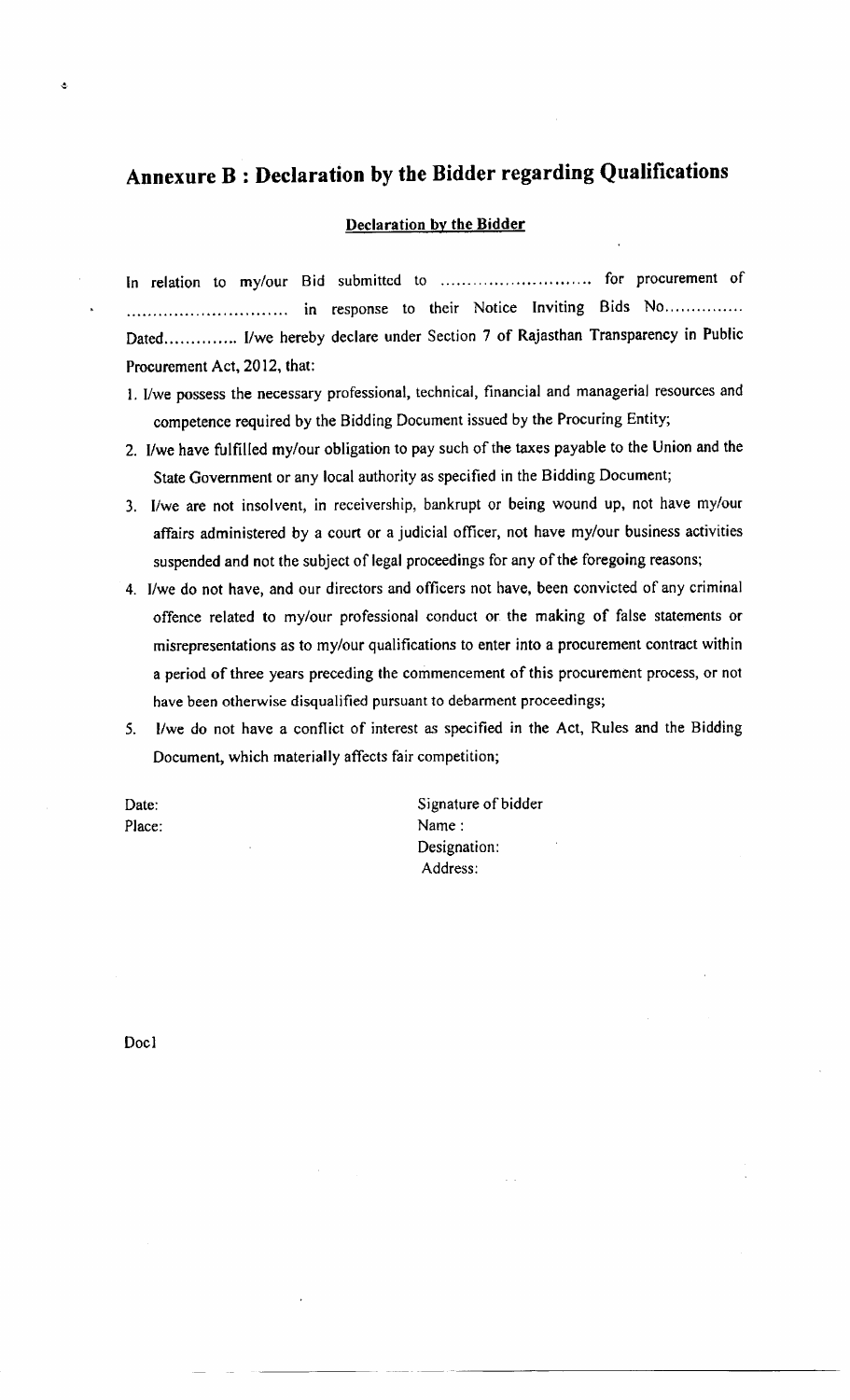## Annexure C : Grievance Redressal during Procurement Process

The designation and address of the First Appellate Authority is The designation and address of the Second Appellate Authority is

(l) Filing an eppeal

If any Bidder or prospective bidder is aggrieved that any decision, action or omission of the Procuring Entity is in contravention to the provisions of the Act or the Rules or the Cuidelines issued thereunder, he may file an appeal to First Appellate Authority, as specified in the Bidding Document within a period of ten days from the date of such decision or action, omission, as the case may be, clearly giving the specific ground or grounds on which he feels aggrieved:

Provided that after the declaration of a Bidder as successful the appeal may be filed only by a Bidder who has participated in procurement proceedings:

Provided further that in case a Procuring Entity evaluates the Technical Bids before the opening of the Financial Bids, an appeal related to the matter of Financial Bids may be filed only by a Bidder whose Technical Bid is found to be acceptable.

- (2) The officer to whom an appeal is filed under para (l) shall deal with the appeal as expeditiously as possible and shall endeavour to dispose it of within thirty days from the date of the appeal.
- (3) If the officer designated under para (l) fails to dispose of the appeal filed within the period specified in para (2), or if the Bidder or prospective bidder or the Procuring Entity is aggrieved by the order passed by the First Appellate Authority, the Bidder or prospective bidder or the Procuring Entity, as the case may be, may file a second appeal to Second Appellate Authority specified in the Bidding Document in this behalf within fifteen days from the expiry of the period specified in para (2) or of the date of receipt of the order passed by the First Appellate Authority, as the case may be.

#### (4) Appeal not to lie in certain cases

No appeal shall lie against any decision of the Procuring Entity relating to the following matters, namely:-

- (a) determination of need of procurement;
- (b) provisions limiting participation of Bidders in the Bid process;
- (c) the decision of whether or not to enter into negotiations;
- (d) cancellation of a procurement process;
- (e) applicability of the provisions of confidentiality.

#### (5) Form of Appeal

- (a) An appeal under para (l) or (3) above shall be in the annexed Form along with as many copies as there are respondents in the appeal.
- (b) Every appeal shall be accompanied by an order appealed against, if any, affidavit verifying the facts stated in the appeal and proof of payment of fee.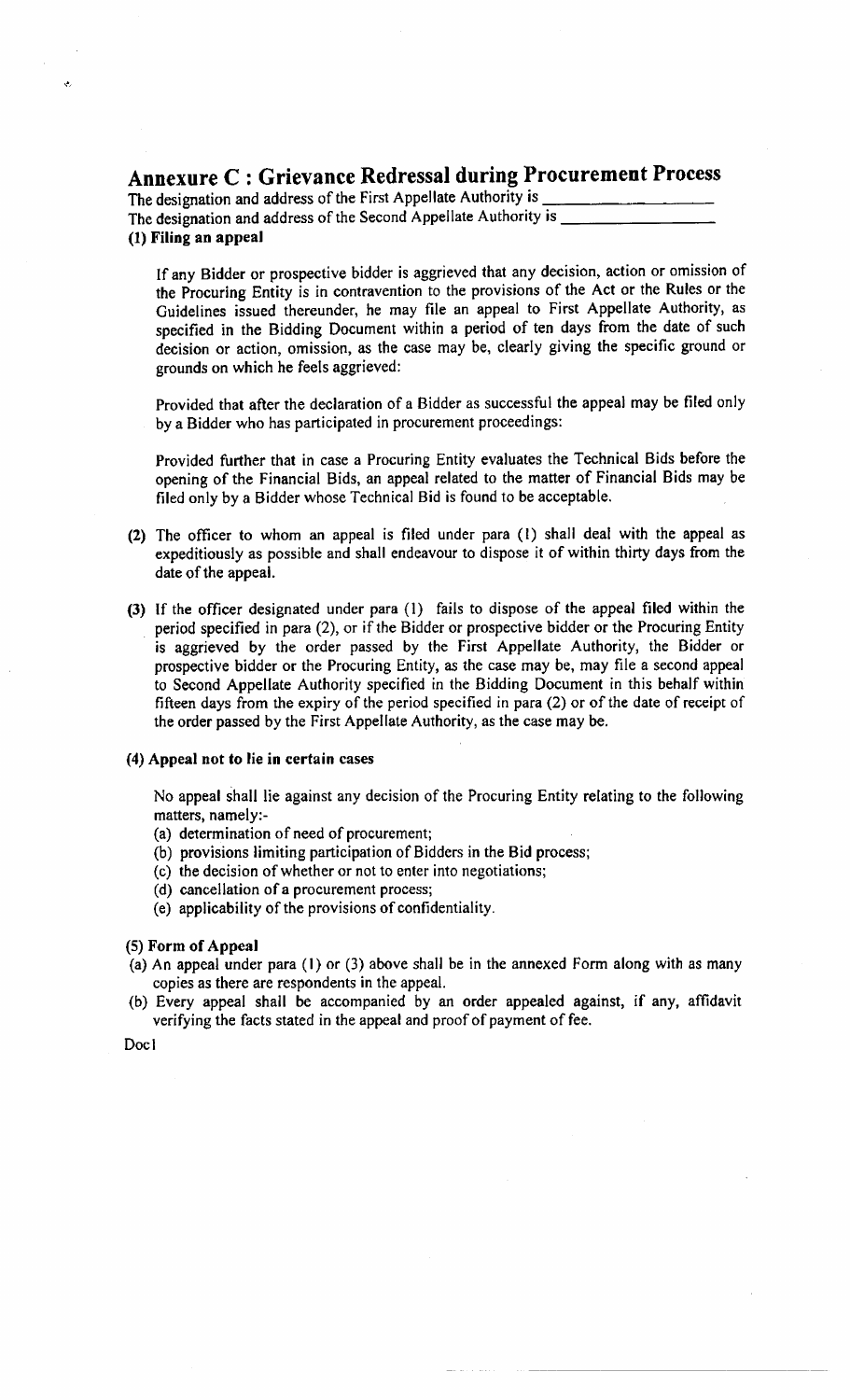- (c) Every appeal may be presented to First Appellate Authority or Second Appellate Authority, as the case may be, in person or through registered post or authorised representative.
- (6) Fee for filing appeal

ć,

- (a) Fee for frrst appeal shall be rupees two thousand five hundred and for second'appeal shall be rupees ten thousand, which shall be non-refundable.
- (b) The fee shall be paid in the form of bank demand draft or banker's cheque of a Scheduled Bank in lndia payable in the name of Appellate Authority concerned.

#### (7) Procedure for disposal of appeal

- (a) The First Appellate Authority or Second Appellate Authority, as the case may be, upon filing of appeal, shall issue notice accompanied by copy of appeal, affidavit and documents, if any, to the respondents and fix date of hearing.
- (b) On the date fixed for hearing, the First Appellate Authority or Second Appellate Authority, as the case may be, shall,-
	- (i) hear all the parties to appeal present before him; and
	- (ii) peruse or inspect documents, relevant records or copies thereof relating to the matter.
- (c) After hearing the parties, perusal or inspection of documents and relevant records or copies thereof relating to the matter, the Appellate Authority concerned shall pass an order in writing and provide the copy of order to the parties to appeal free of cost.
- (d) The order passed under sub-clause (c) above shall also be placed on the State Public Procurement Portal.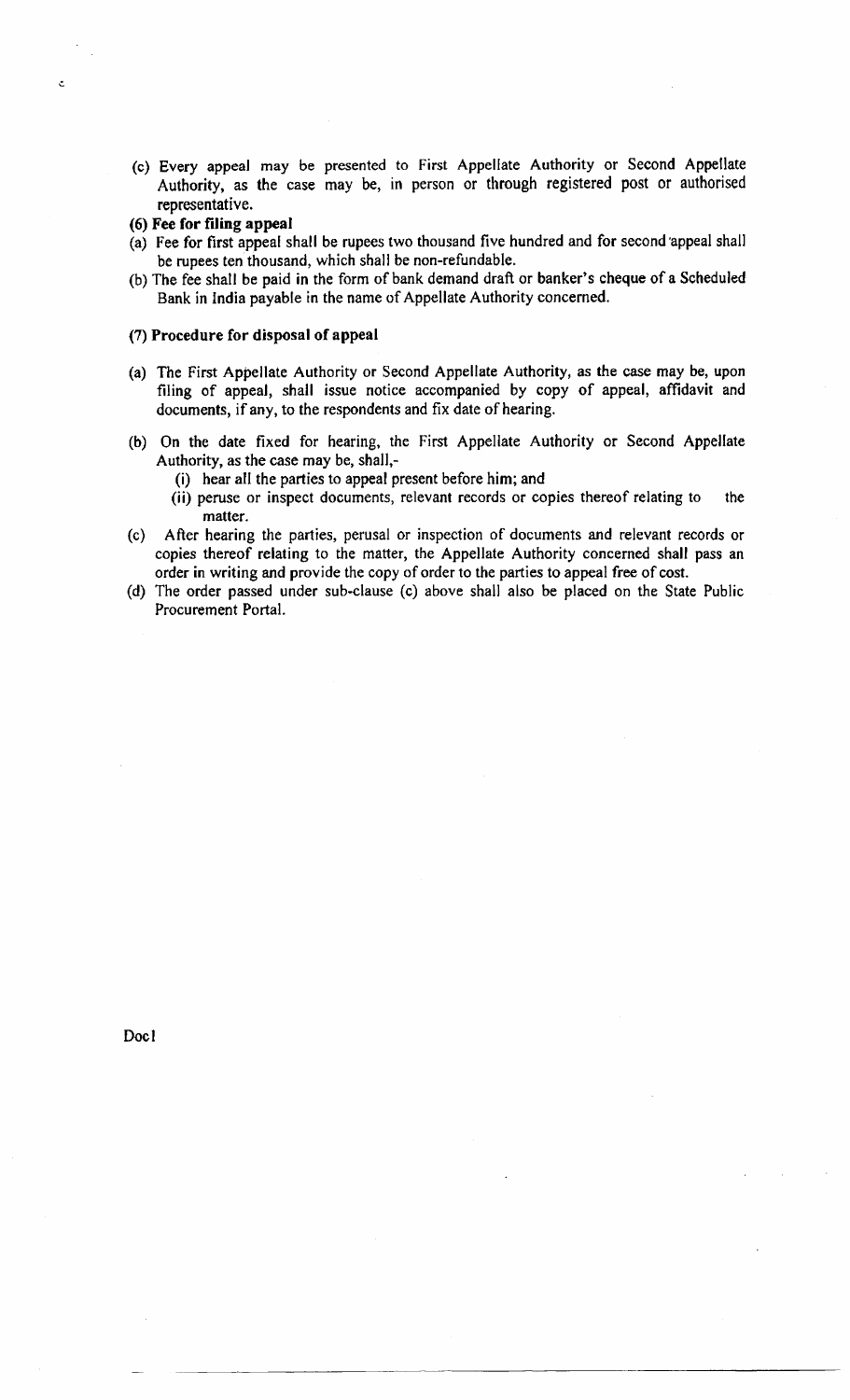## FORM No. I

[See rule <sup>831</sup>

Memorandum of Appeal under the Rajasthan Transparency in Public Procurement Act,2012

Appeal No ..........of ................ Before the ... (First / Second Appellate Authority)

l. Particulars of appellant:

(i) Name of the appellant

(ii) Official address, if any:

(iii) Residential address:

2. Name and address of the respondent(s):

(i)

 $\ddot{\phantom{0}}$ 

 $(ii)$ 

 $(iii)$ 3. Number and date of the order appealed against and name and designation of the officer / authority who passed the order (enclose copy), or a statement of a decision, action or omission of the Procuring Entity in contravention to the provisions of the Act by which the appellant is aggrieved: 4, lf the Appellant proposes to be represented by a representative, the name and postal address

of the representative:

5. Number of affidavits and documents enclosed with the appeal: 6. Grounds of appeal (Supported by an international continuous continuous continuous continuous continuous continuous continuous continuous continuous continuous continuous continuous continuous continuous continuous continuous continuous cont affidavit) 7Prayer: il; Date. Appellant's Signature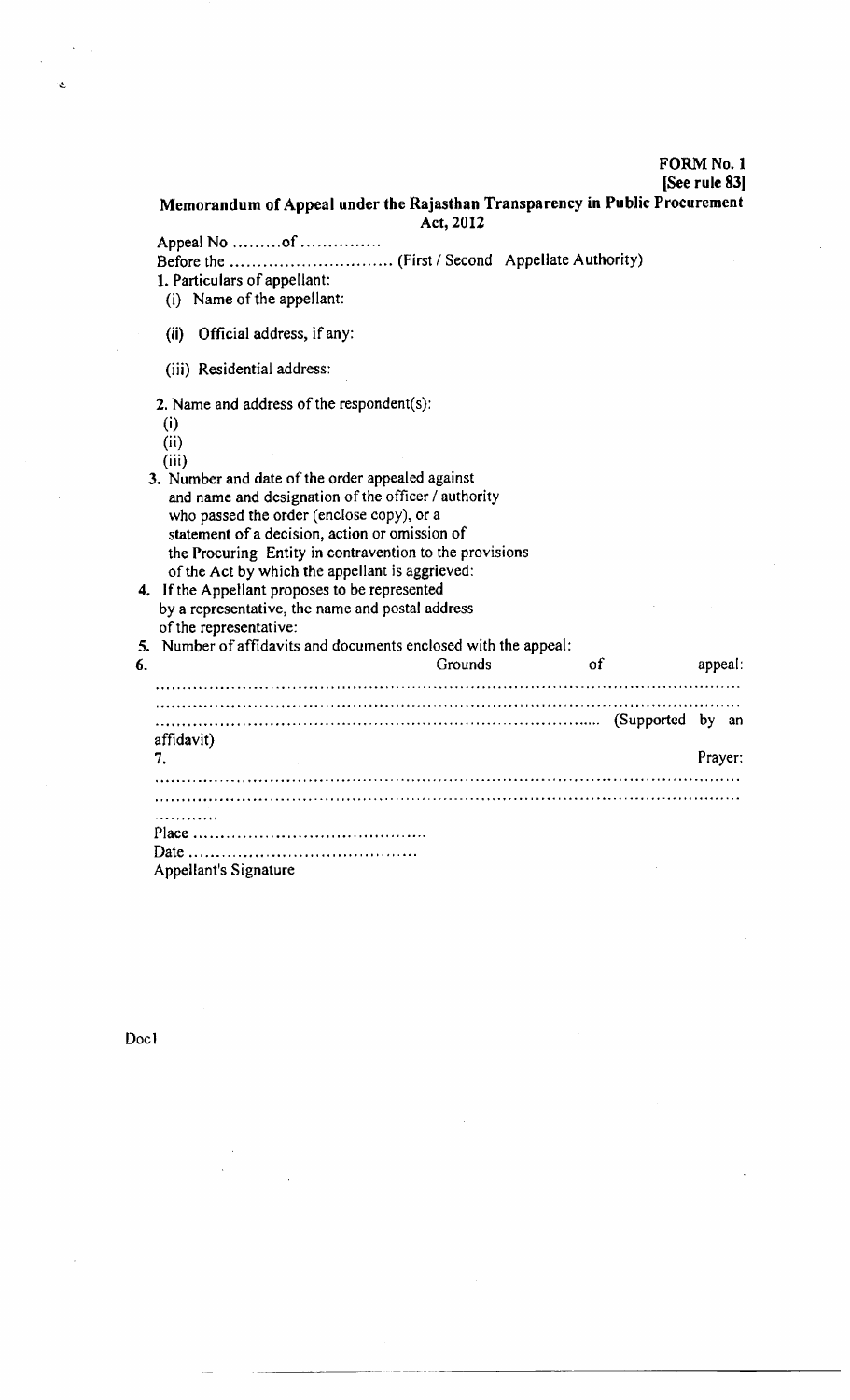# Annexure D: Additional Conditions of Contract

l. Correction of arithmetical errors

I

Provided that a Financial Bid is substantially responsive, the Procuring Entity will correct arithmetical errors during evaluation of Financial Bids on the following basis:

- i. if there is a discrepancy between the unit price and the total price that is obtained by multiplying the unit price and quantity, the unit price shall prevail and the total price shall be corrected, unless in the opinion of the Procuring Entity there is an obvious misplacement of the decimal point in the unit price, in which case the total price as quoted shall govern and the unit price shall be corrected;
- ii. if there is an error in a total corresponding to the addition or subtraction of subtotals, the subtotals shall prevail and the total shall be corrected; and
- iii. if there is a discrepancy between words and figures, the amount in words shall prevail, unless the amount expressed in words is related to an arithmetic error, in which case the amount in figures shall prevail subject to (i) and (ii) above.

If the Bidder that submitted the lowest evaluated Bid does not accept the correction of errors, its Bid shall be disqualified and its Bid Security shall be forfeited or its Bid Securing Declaration shall be executed.

## 2. Procuring Entity's Right to Vary Quantities

(i) At the time of award of contract, the quantity of Goods, works or services originally specified in the Bidding Document may be increased or decreased by a specified percentage, but such increase or decrease shalI not exceed twenty percent, of the quantity specified in the Bidding Document. It shalt be without any change in the unit prices or other terms and conditions of the Bid and the conditions of contract.

(ii) If the Procuring Entity does not procure any subject matter of procurement or procures less than the quantity specified in the Bidding Document due to change in circumstances, the Bidder shall not be entjtled for any claim or compensation except otherwise provided in the Conditions of Contract.

(iii) In case of procurement of Goods or services, additional quantity may be procured by placing a repeat order on the rates and conditions of the original order. However, the additional quantity shall not be more than 25% of the value of Goods of the original contract and shali be within one month from the date of expiry of last supply. If the Supplier fails to do so, the Procuring Entity shall be free to arrange for the balance supply by'limited Bidding or otherwise and the extra cost incurred shall be recovered from the Supplier.